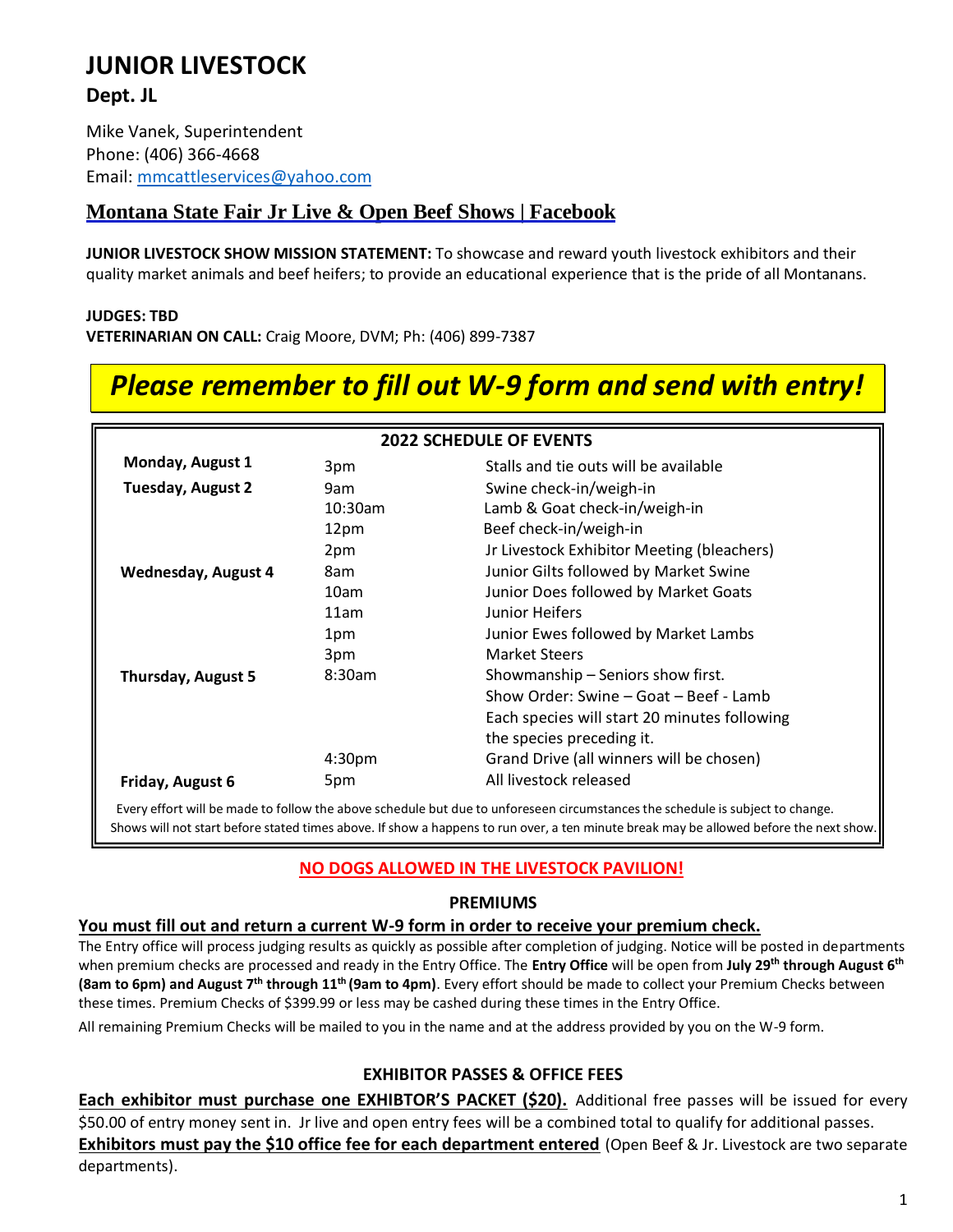## **RULES & REGULATIONS**

- 1. All participants at Montana State Fair events are responsible for reading the Montana State Fair GENERAL INFORMATION Section and complying with policies listed therein. This section is located at goexpopark.com under the Montana State Fair tab.
- 2. AGREEMENT TO ALL RULES AND REGULATIONS HEREIN STATED IS UNDERSTOOD WHEN THE EXHIBITOR SUBMITS THE ENTRY FORM. EXHIBITORS WILL COMPLY WITH IAFE NATIONAL CODE OF SHOW RING ETHICS.
- 3. **ALL ENTRANTS MUST COMPLETE A W9 FORM AT TIME OF ENTRY TO RECEIVE ANY PREMIUMS**.
- 4. **Junior Livestock exhibitors must purchase an Exhibitor's Packet.** This allows 10 admissions and a parking pass.
- 5. **Exhibitors must pay the \$10 office fee for each department entered.**
- 6. **ENTRY DEADLINE: JULY 15th.** No entry will be considered complete unless accompanied by correct fees. Late entries are subject to double entry fees on a space available basis. **ABSOLUTELY NO ENTRIES ACCEPTED AFTER JULY 20th.**
- 7. Montana youth who are current members of 4-H, FFA or junior breed associations are eligible to enter.
- 8. There is no limit on the number of animals an exhibitor may enter and show. However, the exhibitor must show their own animal unless they have more than one in a class. Then the exhibitor may have another junior livestock exhibitor show for them.
- 9. Show numbers will be assigned per head and exhibitors are required to wear the assigned number at all times the individual animal is being judged.
- 10. If entries warrant, classes may be divided or combined at the discretion of Montana State Fair management.
- 11. All livestock will be stalled in the Livestock Pavilion. First bedding is provided. Additional bedding will be available. **ALL LIVESTOCK IS REQUIRED TO BE IN THE LIVESTOCK PAVILVION FROM 9 A.M. TO 6 P.M. EACH DAY UNTIL RELEASE.**
- 12. **Absolutely no livestock may leave the grounds until the release time printed in the schedule. Any exhibitor who leaves with livestock before said time will forfeit all premiums.**
- 13. No fitting chutes, trimming stands or standing fans are allowed in the aisles.
- 14. All animals are required to have health and brand inspections in order to show. These papers will be checked at each species appointed check-in. Health papers must be issued within 30 days from the start of Montana State Fair. Certificate must accompany the animal upon arrival and be available for examination for the duration show.

## **\*\*An office fee of \$10 per exhibitor will be charged\*\***

## **JUNIOR LIVESTOCK - BEEF**

## **DIVISIONS**

- **1 JR HEIFERS – ANGUS**
- **2 JR HEIFERS – CHAROLAIS**
- **3 JR HEIFERS – HEREFORD/POLLED HEREFORD**
- **4 JR HEIFERS – MAINE ANJOU**
- **5 JRHEIFERS – RED ANGUS**
- **6 JR HEIFERS – SHORTHORN**
- **7 JR HEIFERS – SIMMENTAL**
- **8 JR HEIFERS – REGISTERED OTHER BREEDS**
- **9 JR HEIFERS – COMMERCIAL**
- **10 JR HEIFERS – SUPREME CHAMPION (only breed champions are eligible and are automatically entered in this division)**
- **11 MARKET STEERS**

## **DIVISIONS 1- 10: JUNIOR HEIFERS**

## **REGULATIONS:**

- 1. Registration papers (online is permitted) MUST BE presented at check-in. National breed association rules will govern age and ownership requirements of each breed division. **Junior heifers are show by age. Birthdates MUST be on entry form.**
- 2. Heifers will be shown according to age within breed divisions (youngest to oldest). Larger classes may be broken at the discretion of show management.
- **3. If a breed division fails to be represented by three head, that breed may transfer into the Registered Other Breeds division at the discretion of the show management.**
- 4. Registered heifers of a breed division not listed will be shown in the Registered Other Breed heifer classes. If three or more heifers of a breed not listed are entered, a separate breed division may be considered.
- 5. **NO CROSS ENTRIES BETWEEN BREEDING SHOWS AND MARKET SHOWS.**

**ENTRY FEE:** \$35 **PREMIUMS:** By # of head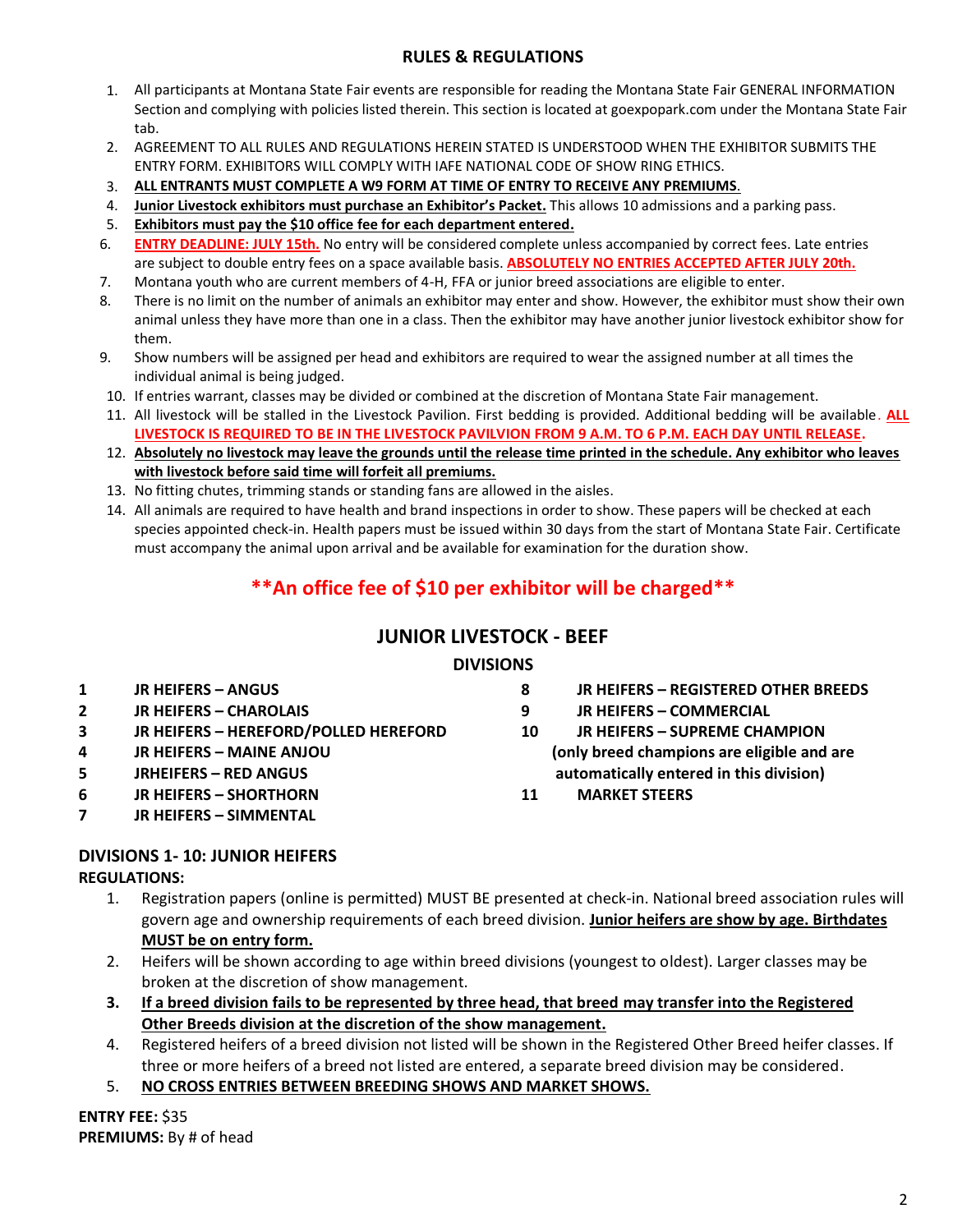1: 1st - \$30 2 to 4: 1st - \$40; 2nd - \$30; 3rd - \$20; 4th - \$10 5 to 9: 1st - \$60; 2nd - \$50; 3rd - \$40; 4th - \$30; 5th - \$20; 6th - \$10

Grand Champion: \$1250 Cash Award, Trophy Award & Banner Reserve Champion: \$750 Cash Award, Trophy Award & Banner 3rd Place: \$500 Cash Award & Banner; 4th Place: \$250, Award & Banner; 5th Place: \$125, Award & Banner

### **CLASS:**

| JL- | Junior heifer calves of current year (2022) |
|-----|---------------------------------------------|
|-----|---------------------------------------------|

- JL- -2 Senior heifer calves born between September 1 and December 31, 2021
- JL-\_\_\_-3 Summer yearling heifers born between May 1 and August 31, 2021
- JL-\_\_\_-4 Spring yearling heifers born between March 1 and April 30, 2021
- JL-\_\_\_-5 Junior yearling heifers born between January 1 and February 28, 2021
- JL-\_\_\_-6 Senior yearling heifers born between September 1 and December 31, 2020

### **DIVISION 11: MARKET STEER**

#### **REGULATIONS:**

- 1. All steers shown must have been born between January 1 and May 31, 2021.
- **2. Minimum show weight is 1100 pounds. As this is a market ready show, this will be strictly enforced.**
- 3. Classes will be broken according to check-in weight. Steers will show lightest to heaviest and class breaks will be posted prior to show. **There will be no re-weighing of an entry unless management sees fit.**
- 4. Montana State Fair reserves the right to weigh back any steer immediately following exhibition. A variance of less than five percent difference from the weigh-in weight is recommended. A variance of more than five percent may result in disqualification.
- 5. Montana State Fair reserves the right to collect saliva, urine, blood sample, etc on any animal for testing of forbidden drugs or medication.
- 6. **NO CROSS ENTRIES BETWEEN MARKET SHOWS AND BREEDING SHOWS.**

### **ENTRY FEE:** \$35

**PREMIUMS:** By # of head

1: 1st - \$30 2 to 4: 1st - \$40; 2nd - \$30; 3rd - \$20; 4th - \$10 5 to 9: 1st - \$60; 2nd - \$50; 3rd - \$40; 4th - \$30; 5th - \$20; 6th - \$10

Grand Champion: \$1250 Cash Award, Trophy Award & Banner Reserve Champion: \$750 Cash Award, Trophy Award & Banner

3rd Place: \$500 Cash Award & Banner; 4th Place: \$250, Award & Banner; 5th Place: \$125, Award & Banner

#### **CLASS:**

## **JUNIOR LIVESTOCK - SWINE**

## **DIVISIONS**

| 12 | <b>JR GILTS - DUROC</b>         | 20 | <b>JR GILTS - POLAND CHINA</b>             |
|----|---------------------------------|----|--------------------------------------------|
| 13 | <b>JR GILTS - HAMPSHIRE</b>     | 21 | <b>JR GILTS - TAMWORTH</b>                 |
| 14 | <b>JR GILTS - BERKSHIRE</b>     | 22 | JR GILTS - REGISTERED OTHER BREEDS         |
| 15 | <b>JR GILTS - CHESTER WHITE</b> | 23 | JR GILTS - CROSSBRED                       |
| 16 | <b>JR GILTS - LANDRACE</b>      | 24 | <b>JR GILTS - SUPREME CHAMPION</b>         |
| 17 | JR GILTS - SPOTTED              |    | (only breed champions are eligible and are |
| 18 | <b>JR GILTS - YORKSHIRE</b>     |    | automatically entered in this division)    |
| 19 | <b>JR GILTS - HEREFORD</b>      | 25 | <b>MARKET HOGS</b>                         |

## **DIVISIONS 12-24: JUNIOR GILTS**

#### **REGULATIONS:**

- 1. Gilts must have been born on or after December 1, 2021. **Junior gilts are show by age. Birthdates MUST be on entry form.**
- 2. Registration papers (online is permitted) MUST BE presented at check-in. National breed association rules will govern age and ownership requirements of each breed division

JL-11-1 Market Steer *(classes will be divided as entries warrant)*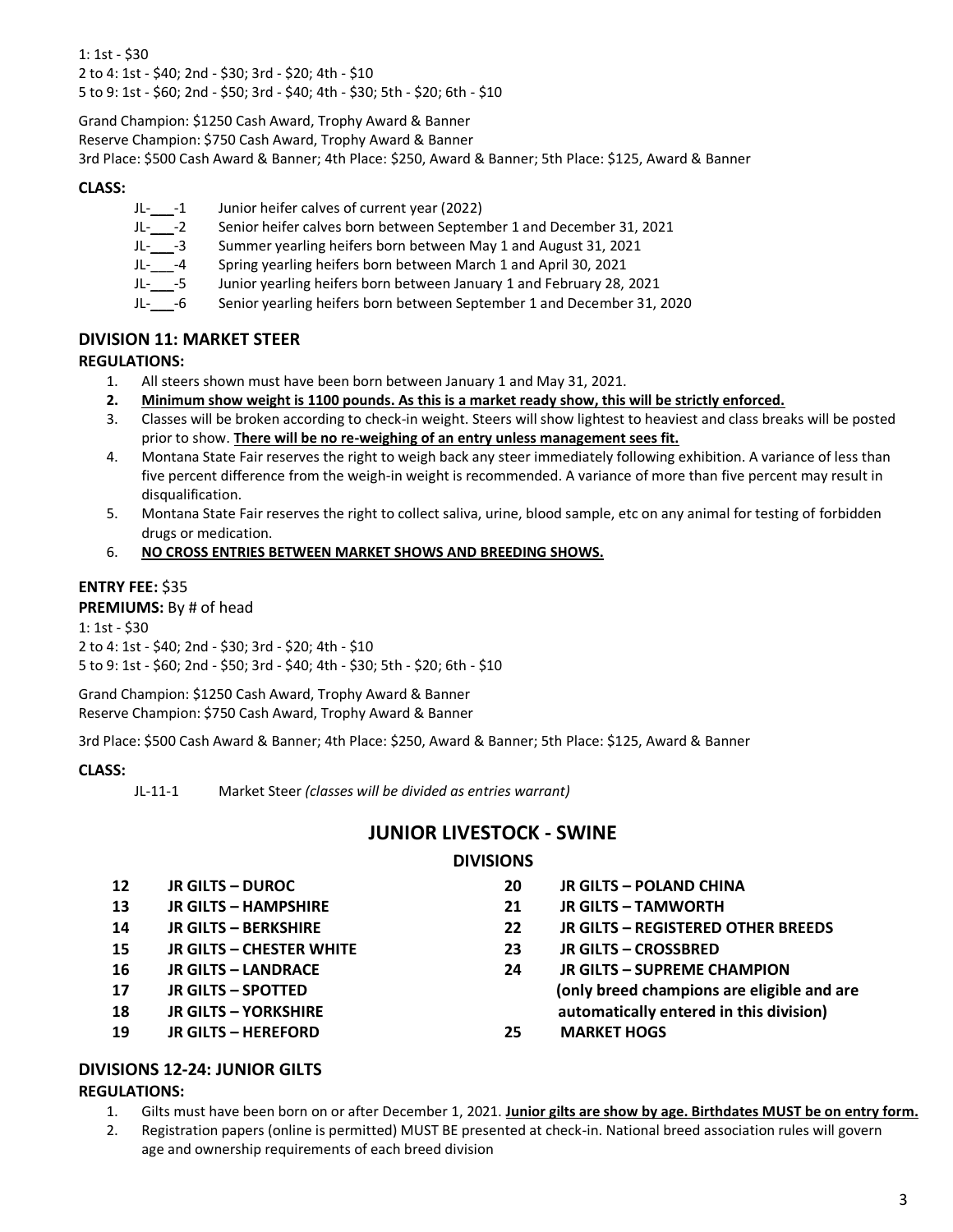- 3. Gilts will be shown according to age within breed divisions (youngest to oldest). Larger classes may be broken at the discretion of show management. Classes will be broken as entries warrant.
- **4. If a breed division fails to be represented by three head, that breed may transfer into the Registered Other Breeds division at the discretion of the show management.**
- 5. Registered gilts of a breed division not listed will be shown in the Registered Other Breed gilt classes. If three or more gilts of a breed not listed are entered, a separate breed division may be considered.
- 6. **NO CROSS ENTRIES BETWEEN BREEDING SHOWS AND MARKET SHOWS.**

#### **ENTRY FEE:** \$35

**PREMIUMS:** By # of head

1: 1st - \$30 2 to 4: 1st - \$40; 2nd - \$30; 3rd - \$20; 4th - \$10 5 to 9: 1st - \$60; 2nd - \$50; 3rd - \$40; 4th - \$30; 5th - \$20; 6th - \$10

Grand Champion: Cash Award, Trophy Award & Banner

Reserve Champion: Cash Award, Trophy Award & Banner

3rd Place: Cash Award & Banner; 4th Place: Cash Award, Award & Banner; 5th Place: Cash Award, Award & Banner

#### *CASH AWARDS WILL BE BASED OFF TOTAL NUMBER OF ENTRIES ON A SLIDING SCALE.*

 *This is a probationary show. 15 head must be entered and shown in ensure show for 2023 schedule.*

#### **CLASS:**

JL-\_\_\_-1 Junior Gilt *(classes will be divided on age as entries warrant)*

#### **DIVISION 25: MARKET HOG**

#### **REGULATIONS:**

- 1. Gilts or barrows are eligible and must have been born on or after December 1, 2021.
- **2. Minimum show weight 210 pounds. As this is a market ready show, this will be strictly enforced.**
- 3. Classes will be broken according to check-in weight. Hogs will show lightest to heaviest and class breaks will be posted prior to show. **There will be no re-weighing of an entry unless management sees fit.**
- 4. Montana State Fair reserves the right to weigh back any hog immediately following exhibition. A variance of less than five percent difference from the weigh-in weight is recommended. A variance of more than five percent may result in disqualification.
- 5. Montana State Fair reserves the right to collect saliva, urine, blood sample, etc. on any animal for testing of forbidden drugs or medication.
- 6. **NO CROSS ENTRIES BETWEEN MARKET SHOWS AND BREEDING SHOWS.**

#### **ENTRY FEE:** \$35

**PREMIUMS:** By # of head 1: 1st - \$30 2 to 4: 1st - \$40; 2nd - \$30; 3rd - \$20; 4th - \$10 5 to 9: 1st - \$60; 2nd - \$50; 3rd - \$40; 4th - \$30; 5th - \$20; 6th - \$10

Grand Champion: \$750 Cash Award, Trophy Award & Banner Reserve Champion: \$500 Cash Award, Trophy Award & Banner 3rd Place: \$300 Cash Award & Banner; 4th Place: \$200, Award & Banner; 5th Place: \$100, Award & Banner

#### **CLASS:**

JL-25-1 Market Swine *(classes will be divided as entries warrant)*

## **JUNIOR LIVESTOCK - SHEEP**

#### **DIVISIONS**

| <b>JR EWES – SUFFOLK</b>                 | 32 | JR EWES - CROSSBRED - BLACK FACE           |
|------------------------------------------|----|--------------------------------------------|
| <b>JR EWES - HAMPSHIRE</b>               | 33 | JR EWES - CROSSBRED - SPECKELED            |
| <b>JR EWES - COLUMBIA</b>                | 34 | <b>JR EWES – SUPREME CHAMPION</b>          |
| <b>JR EWES – SOUTHDOWN</b>               |    | (only breed champions are eligible and are |
| <b>JR EWES – REGISTERED OTHER BREEDS</b> |    | automatically entered in this division)    |
| <b>JR EWES - CROSSBRED - WHITE FACE</b>  | 35 | <b>MARKET LAMBS</b>                        |
|                                          |    |                                            |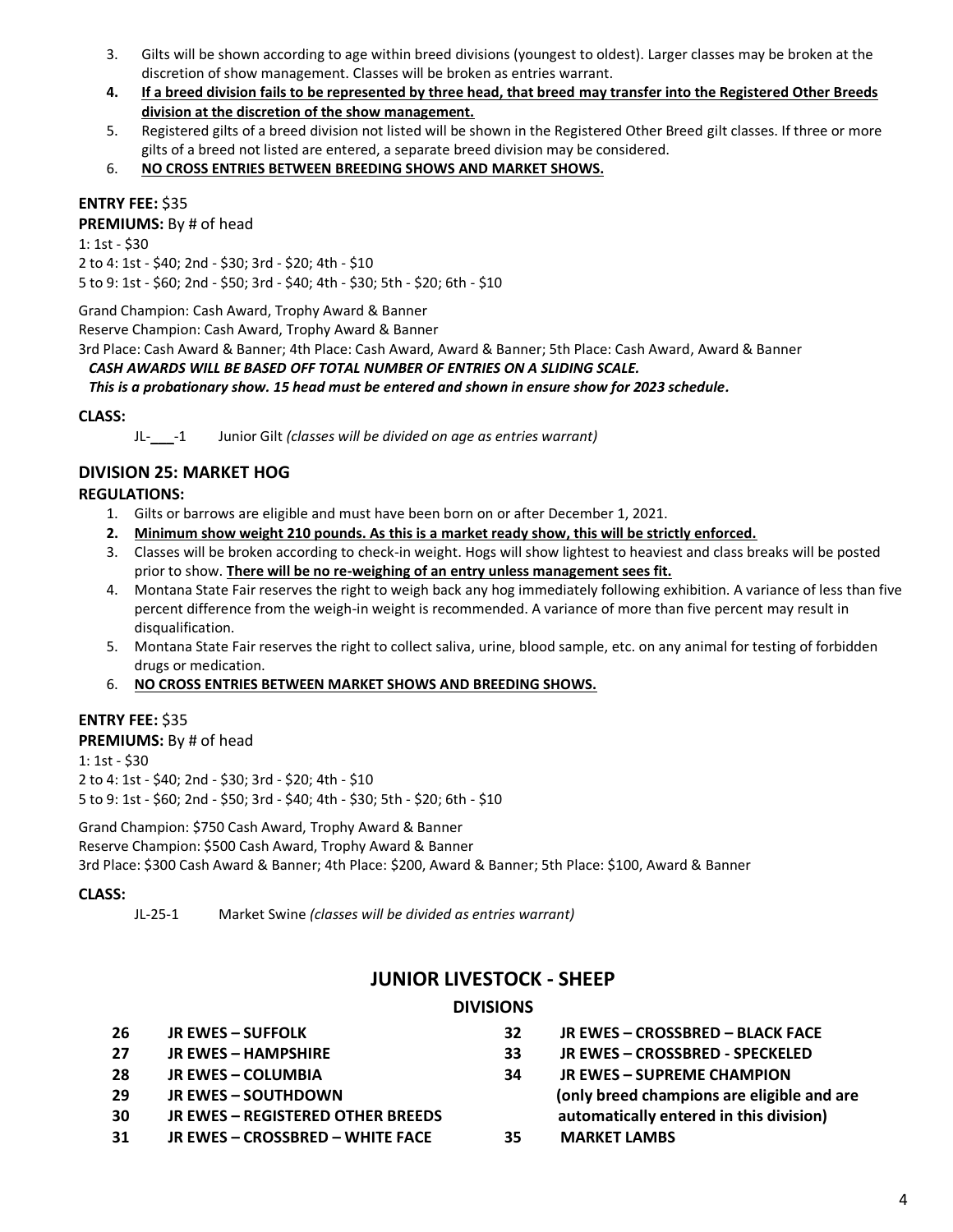## **DIVISIONS 26-34: JUNIOR EWES**

#### **REGULATIONS:**

- 1. Ewes must have been born on or after December 1, 2021. **Breeding ewes are show by age. Birthdates MUST be on entry form.**
- 2. Registration papers (online is permitted) MUST BE presented at check-in. National breed association rules will govern age and ownership requirements of each breed division.
- 3. Ewes will be shown according to age within breed divisions (youngest to oldest). Larger classes may be broken at the discretion of show management. Classes will be broken as entries warrant.
- **4. If a breed division fails to be represented by three head, that breed may transfer into the Registered Other Breeds division at the discretion of the show management.**
- 5. Registered ewes of a breed division not listed will be shown in the Registered Other Breed ewe classes. If three or more ewes of a breed not listed are entered, a separate breed division may be considered.
- 6. **NO CROSS ENTRIES BETWEEN BREEDING SHOWS AND MARKET SHOWS.**

#### **ENTRY FEE:** \$35

#### **PREMIUMS:** By # of head

1: 1st - \$30 2 to 4: 1st - \$40; 2nd - \$30; 3rd - \$20; 4th - \$10 5 to 9: 1st - \$60; 2nd - \$50; 3rd - \$40; 4th - \$30; 5th - \$20; 6th - \$10

Grand Champion: Cash Award, Trophy Award & Banner

Reserve Champion: Cash Award, Trophy Award & Banner

3rd Place: Cash Award & Banner; 4th Place: Cash Award, Award & Banner; 5th Place: Cash Award, Award & Banner

#### *CASH AWARDS WILL BE BASED OFF TOTAL NUMBER OF ENTRIES ON A SLIDING SCALE.*

 *This is a probationary show. 15 head must be entered and shown in ensure show for 2023 schedule.*

#### **CLASS:**

JL-\_\_\_-1 Junior Ewe *(classes will be divided on age as entries warrant)*

## **DIVISION 35: MARKET LAMB**

#### **REGULATIONS:**

- 1. Ewes or wethers are eligible and must have been born on or after January 1, 2021. **Lamb entries may be mouthed by vet to verify age and eligibilty.**
- **2. Minimum show weight is 110 pounds. As this is a market ready show, this will be strictly enforced.**
- 3. Classes will be broken according to check-in weight. Lambs will show lightest to heaviest and class breaks will be posted prior to show. **There will be no re-weighing of an entry unless management sees fit.**
- 4. Montana State Fair reserves the right to weigh back any lamb immediately following exhibition. A variance of less than five percent difference from the weigh-in weight is recommended. A variance of more than five percent may result in disqualification.
- 5. Montana State Fair reserves the right to collect saliva, urine, blood sample, etc. on any animal for testing of forbidden drugs or medication.
- 6. **NO CROSS ENTRIES BETWEEN BREEDING SHOWS AND MARKET SHOWS.**

#### **ENTRY FEE:** \$35

#### **PREMIUMS:** By # of head

1: 1st - \$30 2 to 4: 1st - \$40; 2nd - \$30; 3rd - \$20; 4th - \$10 5 to 9: 1st - \$60; 2nd - \$50; 3rd - \$40; 4th - \$30; 5th - \$20; 6th - \$10

Grand Champion: \$500 Cash Award, Trophy Award & Banner

Reserve Champion: \$300 Cash Award, Trophy Award & Banner

3rd Place: \$150 Cash Award & Banner; 4th Place: Award & Banner; 5th Place: Award & Banner

#### **CLASS:**

JL-35-1 Market Lamb *(classes will be divided as entries warrant)*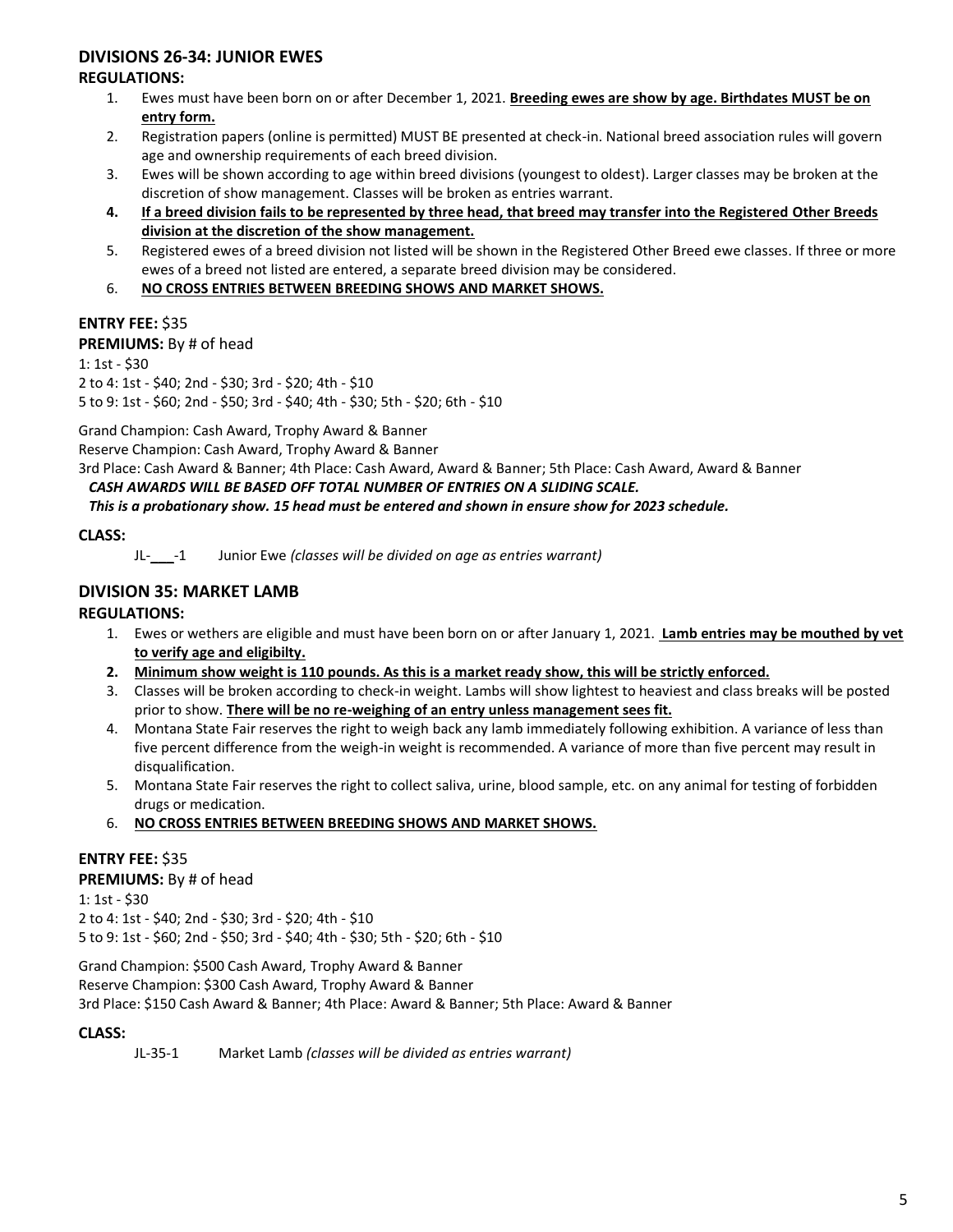## **JUNIOR LIVESTOCK - GOAT**

### **DIVISIONS**

**36 JR DOES – BOER**

**37 JR DOES – REGISTERED OTHER BREEDS**

**38 JR DOES – CROSSBRED** 

**39 JR DOES – SUPREME CHAMPION (only breed champions are eligible and are automatically entered in this division) 40 MARKET GOATS**

#### **DIVISIONS 36-39: JUNIOR DOES**

#### **REGULATIONS:**

- 1. Does must have been born on or after September 1, 2021. **Breeding does are show by age. Birthdates MUST be on entry form.**
- 2. Registration papers (online is permitted) MUST BE presented at check-in. National breed association rules will govern age and ownership requirements of each breed division.
- 3. Does will be shown according to age within breed divisions (youngest to oldest). Larger classes may be broken at the discretion of show management. Classes will be broken as entries warrant.
- **4. If a breed division fails to be represented by three head, that breed may transfer into the Registered Other Breeds division at the discretion of the show management.**
- 5. Registered does of a breed division not listed will be shown in the Registered Other Breed doe classes. If three or more does of a breed not listed are entered, a separate breed division may be considered.
- 6. **NO CROSS ENTRIES BETWEEN BREEDING SHOWS AND MARKET SHOWS.**

#### **ENTRY FEE:** \$35

#### **PREMIUMS:** By # of head

1: 1st - \$30 2 to 4: 1st - \$40; 2nd - \$30; 3rd - \$20; 4th - \$10 5 to 9: 1st - \$60; 2nd - \$50; 3rd - \$40; 4th - \$30; 5th - \$20; 6th - \$10

Grand Champion: Cash Award, Trophy Award & Banner

Reserve Champion: Cash Award, Trophy Award & Banner

3rd Place: Cash Award & Banner; 4th Place: Cash Award, Award & Banner; 5th Place: Cash Award, Award & Banner

## *CASH AWARDS WILL BE BASED OFF TOTAL NUMBER OF ENTRIES ON A SLIDING SCALE.*

#### *This is a probationary show. 15 head must be entered and shown in ensure show for 2023 schedule.*

#### **CLASS:**

JL-\_\_\_-1 Junior Doe *(classes will be divided on age as entries warrant)*

#### **DIVISION 40: MARKET GOAT**

#### **REGULATIONS:**

- 1. Does or wethers are eligible and must have been born on or after November 1, 2021. **All goat entries may be mouthed by vet to verify age and eligibilty.**
- **2. Minimum show weight 50 pounds. As this is a market ready show, this will be strictly enforced.**
- 3. Classes will be broken according to check-in weight. Goats will show lightest to heaviest and class breaks will be posted prior to show. **There will be no re-weighing of an entry unless management sees fit.**
- 4. Montana State Fair reserves the right to weigh back any goat immediately following exhibition. A variance of less than five percent difference from the weigh-in weight is recommended. A variance of more than five percent may result in disqualification.
- 5. Montana State Fair reserves the right to collect saliva, urine, blood sample, etc. on any animal for testing of forbidden drugs or medication.

## **ENTRY FEE:** \$35

#### **PREMIUMS:** By # of head

1: 1st - \$30 2 to 4: 1st - \$40; 2nd - \$30; 3rd - \$20; 4th - \$10 5 to 9: 1st - \$60; 2nd - \$50; 3rd - \$40; 4th - \$30; 5th - \$20; 6th - \$10

Grand Champion: Cash Award, Trophy Award & Banner Reserve Champion: Cash Award, Trophy Award & Banner 3rd Place: Cash Award & Banner; 4th Place: Award & Banner; 5th Place: Award & Banner

#### **CLASS:**